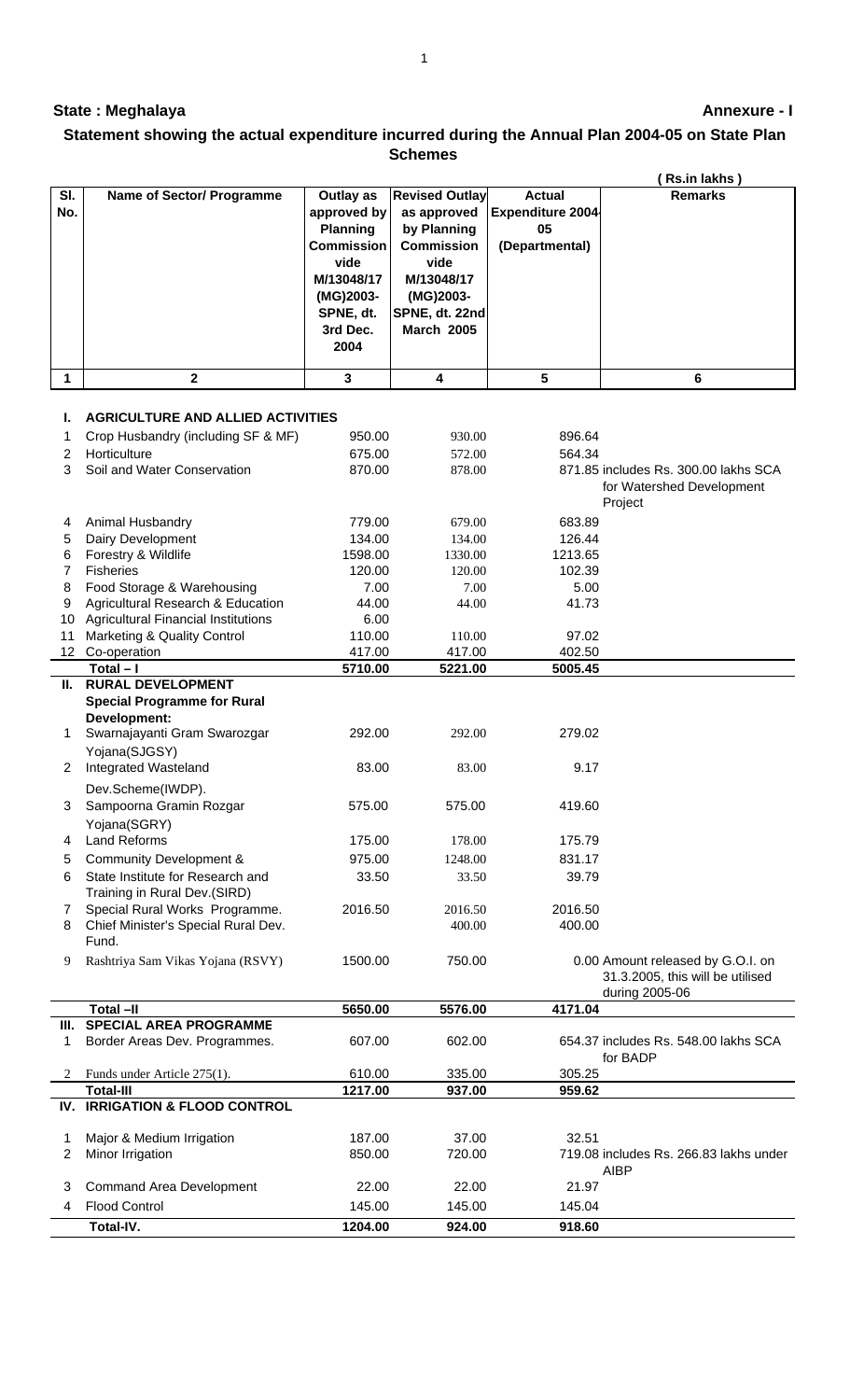| SI.     | <b>Name of Sector/ Programme</b>                           | Outlay as                            | <b>Revised Outlay</b>            | <b>Actual</b>           | <b>Remarks</b>                           |
|---------|------------------------------------------------------------|--------------------------------------|----------------------------------|-------------------------|------------------------------------------|
| No.     |                                                            | approved by                          | as approved                      | <b>Expenditure 2004</b> |                                          |
|         |                                                            | <b>Planning</b><br><b>Commission</b> | by Planning<br><b>Commission</b> | 05                      |                                          |
|         |                                                            | vide                                 | vide                             | (Departmental)          |                                          |
|         |                                                            | M/13048/17                           | M/13048/17                       |                         |                                          |
|         |                                                            | (MG)2003-                            | (MG)2003-                        |                         |                                          |
|         |                                                            | SPNE, dt.                            | SPNE, dt. 22nd                   |                         |                                          |
|         |                                                            | 3rd Dec.                             | <b>March 2005</b>                |                         |                                          |
|         |                                                            | 2004                                 |                                  |                         |                                          |
| 1       | $\mathbf{2}$                                               | 3                                    | 4                                | 5                       | 6                                        |
| v.      | <b>ENERGY:</b>                                             |                                      |                                  |                         |                                          |
| 1       | Power:                                                     |                                      |                                  |                         |                                          |
|         | a) PMGY(RE)                                                | 3650.00                              | 3650.00                          |                         | 3886.74 includes Rs. 650.00 lakhs of     |
|         |                                                            |                                      |                                  |                         | <b>ACA for PMGY</b>                      |
|         | b) Others                                                  | 12033.00                             | 11232.00                         | 5552.05                 | 9438.79 includes Rs. 805.17 lakhs        |
|         | <b>Sub-total Power</b>                                     | 15683.00                             | 14882.00                         |                         | <b>APDRP</b>                             |
| 2       | Non-Conventional Sources of Energy                         | 83.00                                | 81.00                            | 39.00                   |                                          |
| 3       | Integrated Rural Energy Programme                          | 83.00                                | 80.00                            | 42.42                   |                                          |
| 4       | Village electrification (MNES Special                      | 28.00                                | 28.00                            | 28.00                   |                                          |
|         | Scheme)                                                    |                                      |                                  |                         |                                          |
|         | <b>TOTAL V:</b>                                            | 15877.00                             | 15071.00                         | 9548.21                 |                                          |
|         | <b>VI. INDUSTRY &amp; MINERALS</b>                         |                                      |                                  |                         |                                          |
| 1       | Village & Small Industries                                 | 264.00                               | 264.00                           | 246.27                  |                                          |
| 2       | Industries (Other than V & SI)                             | 1200.00                              | 1244.00                          | 1151.94                 |                                          |
| 3       | Sericulture & Weaving                                      | 286.00                               | 236.00                           | 196.39                  |                                          |
| 4       | Mining                                                     | 170.00                               | 189.00                           | 178.62                  |                                          |
|         | <b>TOTAL VI</b><br><b>VII. TRANSPORT</b>                   | 1920.00                              | 1933.00                          | 1773.22                 |                                          |
| 1       | Roads & Bridges                                            | 10135.00                             | 10135.00                         |                         | 10006.28 includes Rs. 294.00 lakhs of CA |
|         |                                                            |                                      |                                  |                         | for Roads & Bridges &                    |
|         |                                                            |                                      |                                  |                         | Rs.1700.00 lakhs of One Time             |
|         |                                                            |                                      |                                  |                         | <b>ACA</b>                               |
| 2       | Road Transport                                             | 275.00                               | 275.00                           | 275.00                  |                                          |
| 3       | <b>Other Transport Services</b>                            | 39.00                                | 29.00                            | 20.00                   |                                          |
|         | <b>TOTAL VII:</b>                                          | 10449.00                             | 10439.00                         | 10301.28                |                                          |
|         | VIII. SCIENCE TECHNOLOGY & ENVIRONMENT                     |                                      |                                  |                         |                                          |
| 1       | Scientific Research (including S&T)                        | 90.00                                | 90.00                            | 86.11                   |                                          |
| 2       | Ecology & Environment                                      | 55.00                                | 55.00                            | 34.42                   |                                          |
|         | <b>TOTAL VIII:</b>                                         | 145.00                               | 145.00                           | 120.53                  |                                          |
| 1       | IX. GENERAL ECO. SERVICES<br>Secretariat Economic Services | 193.00                               | 197.00                           | 153.53                  |                                          |
| 2       | Tourism                                                    | 275.00                               | 220.00                           | 191.85                  |                                          |
| 3       | <b>Surveys &amp; Statistics</b>                            | 94.00                                | 102.00                           | 66.62                   |                                          |
| 4       | <b>Civil Supplies</b>                                      | 107.00                               | 107.00                           |                         | 94.79 includes Rs. 66.12 lakhs of        |
|         |                                                            |                                      |                                  |                         | Annapurna Scheme                         |
| 5       | District Planning/ District Councils                       | 0.00                                 | 0.00                             | 0.00                    |                                          |
| 6       | Weights & Measures                                         | 35.00                                | 35.00                            | 30.04                   |                                          |
| 7       | <b>Voluntary Action Fund</b>                               | 30.00                                | 30.00                            | 30.00                   |                                          |
| 8       | <b>Information Technology</b>                              | 83.00                                | 171.00                           | 82.96                   |                                          |
| 9       | Livelihood Improvement Project for                         | 1065.00                              | 225.00                           | 225.00                  |                                          |
|         | the Himalayas.                                             |                                      |                                  |                         |                                          |
|         | <b>TOTAL IX:</b>                                           | 1882.00                              | 1087.00                          | 874.79                  |                                          |
|         | X. SOCIAL SERVICES<br><b>EDUCATION</b>                     |                                      |                                  |                         |                                          |
|         | <b>General Education:</b>                                  |                                      |                                  |                         |                                          |
| 1<br>a) | PMGY.                                                      | 3850.00                              | 3850.00                          | 3620.86                 |                                          |
| b)      | Others.                                                    | 1764.00                              | 2512.00                          |                         | 2434.50 includes Rs.100.00 lakhs of One  |
|         |                                                            |                                      |                                  |                         | Time ACA & Rs. 678.89 lakhs of           |
|         |                                                            |                                      |                                  |                         | Mid Day Meal Programme                   |
|         | <b>Sub Total: General Education</b>                        | 5614.00                              | 6362.00                          | 6055.36                 |                                          |
|         |                                                            |                                      |                                  |                         |                                          |